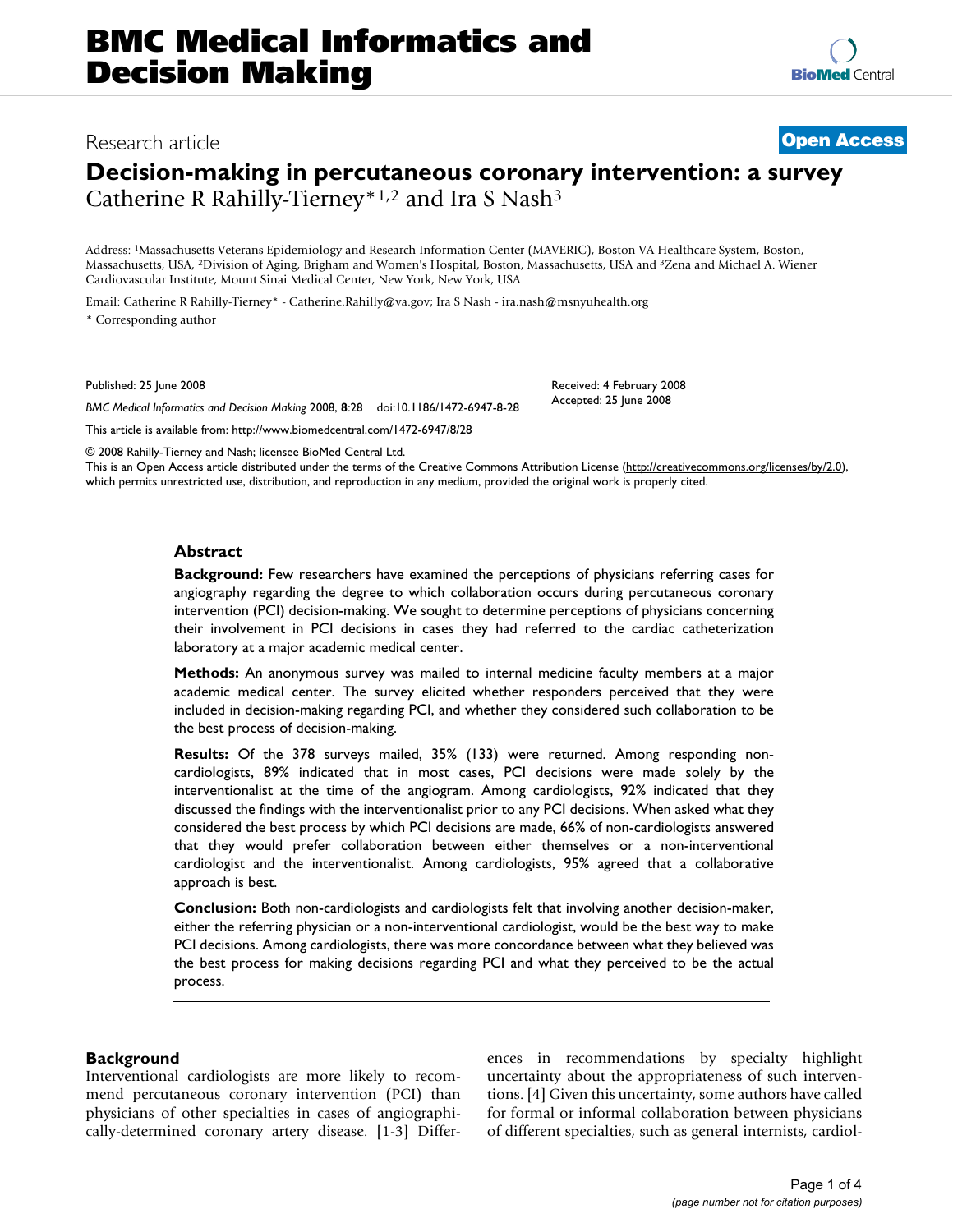ogists, and cardiothoracic surgeons, in making PCI decisions. [5-7] Studies examining group processes in determining appropriateness of coronary procedures have found that physicians of diverse specialties are likely to converge on a given recommendation after discussion in a multi-specialty panel. Moreover, recommendations made through multi-disciplinary panel discussion are more consistent than those of individual physicians [8,9].

Few researchers have explored the perceptions of physicians referring cases for coronary angiography regarding the degree to which collaboration actually occurs during PCI decision-making. We sought to determine whether physicians referring their patients for coronary angiography perceived themselves as involved in PCI decisions. We also sought their opinion regarding whether collaboration between either themselves or a non-interventional cardiologist and the interventionalist is best during decision-making regarding PCI.

#### **Methods**

We developed a brief survey (see Additional File 1) to elicit perceptions of internal medicine faculty who referred their patients to the cardiac catheterization laboratory for coronary angiography at the Mount Sinai Medical Center. Faculty were invited to participate with a mailing that included the survey and a cover letter explaining that their participation was voluntary and anonymous. We chose to use an anonymous survey so that responders would be more likely to answer questions honestly. To capture as many different kinds of referring physicians as possible, we attempted to contact all full and part-time internal medicine faculty, regardless of specialty. We gave potential participants approximately 2 months to return the survey. Mount Sinai's Internal Review Board deemed the anonymous survey exempt from their review.

Concordance between what responders perceived as the actual process by which PCI decisions are made, and what they believed was the ideal process by which such decisions are made, was established by comparing their responses to questions 4 and 5 on the survey, as follows. Responses were considered concordant if they indicated the interventionalist solely made PCI decisions *and* the responder felt this was the best process by which decisions are made, or if they indicated that they were involved in collaboration during revascularization decisions *and* felt collaboration was the best process for decision-making. Responses were considered discordant if they indicated they were not involved in collaboration *and* indicated they felt the best process would have been discussion between either themselves or a non-interventional cardiologist and the interventionalist prior to PCI.

Concordance of responses was established using only surveys in which the two questions required to establish concordance were answered. A t-test was used to determine whether the number of patients referred for angiography differed between concordant surveys and discordant surveys. Some responders selected more than one reponse for some questions; in most of these cases, responders chose two options that were similar to one another. For instance, some responders indicated they would prefer to involve a non-interventional cardiologist either to review the angiogram and discuss the case with the interventionalist, or only to discuss the case with the interventionalist. Such a response would be counted as preferring to involve a non-interventional cardiologist in the case.

# **Results**

Of 378 surveys mailed, 35% (133) were returned answered. Of 88 surveys mailed to general internists or medicine-pediatrics physicians, 42% (37) were returned. Of 166 surveys mailed to non-cardiology sub-specialists, 33% (55) were returned. Of 73 surveys mailed to cardiologists, 56% (41) were returned. Only one of these indicated that he or she is an interventional cardiologist; the remainder identified themselves as non-interventional cardiologists. The median year of graduation from medical school was 1984 and the range of year of graduation was 1948–2001. The median number of patients referred for coronary angiography was 6, with a wide range of zero to 500 patients.

As shown in Table 1, 58% (45 of 78) of responses from non-cardiologists were discordant. Among non-cardiologists who answered the question, 89% (71 of 80) indicated the interventionalist made PCI decisions without collaboration. However, of non-cardiologists who answered the question, 66% (58 of 88) indicated some collaboration between the interventionalist and another

**Table 1: Concordance or discordance of responders, stratified by cardiology or non-cardiology specialty.**

| Specialty      | Number of responses | Number concordant (%) | Number discordant (%) |
|----------------|---------------------|-----------------------|-----------------------|
| Non-cardiology | 78                  | 33 (42%)              | 45 (58%)              |
| Cardiology     | 39                  | 36 (92%)              | 3(8%)                 |

Surveys with missing data for one or both of the questions used to determine concordance or discordance of a participant's responses are not represented here.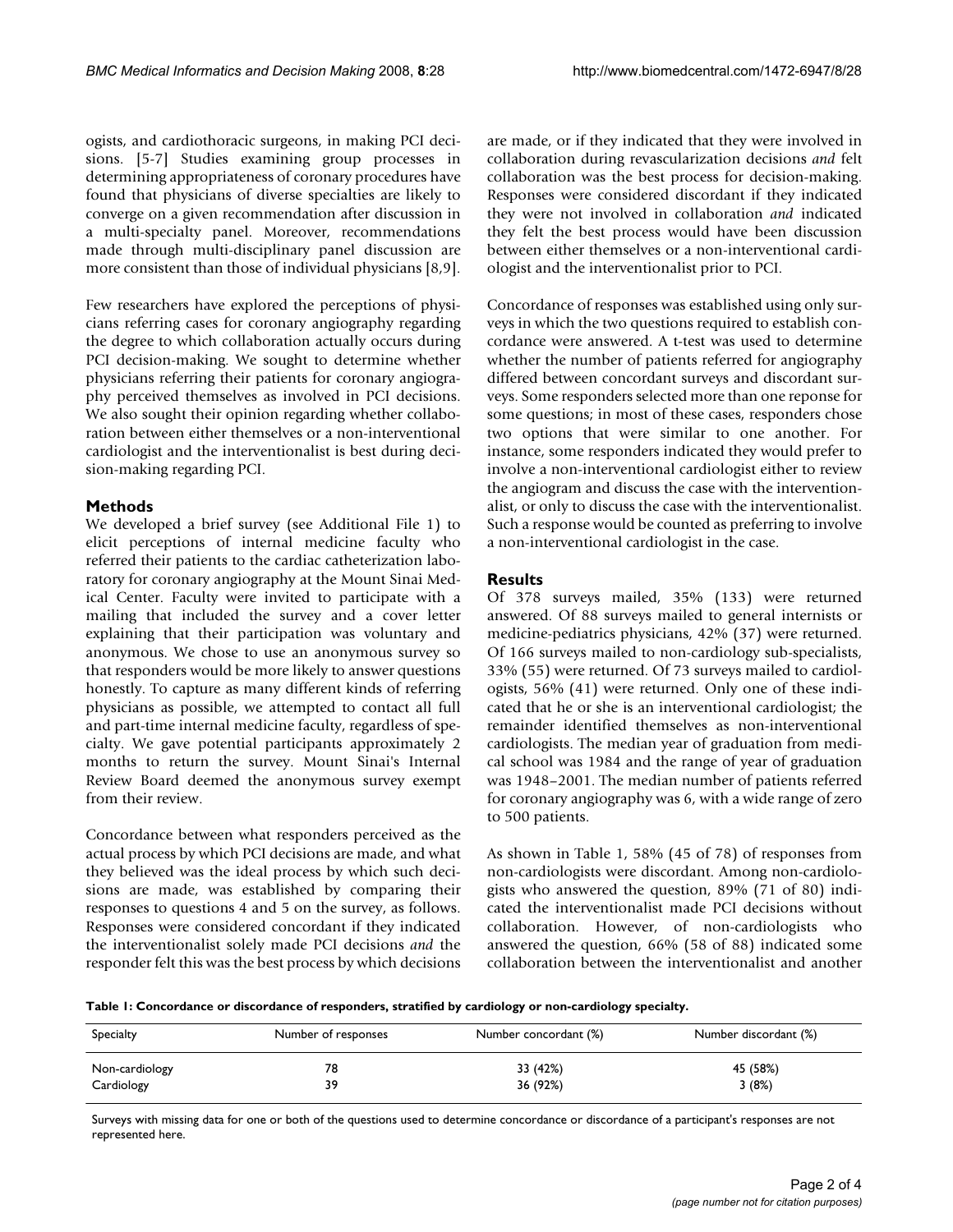physician involved in the case would have been the best process. 48% (42 of 88) of non-cardiologists who answered the question indicated they would prefer a noninterventional cardiologist be involved to review the angiogram and/or discuss the case with the interventionalist, and 18% (16 of 88) indicated they would have preferred discussion between themselves and the interventionalist. Among non-cardiologists, there was no significant difference in number of patients referred for angiography between responses that were concordant and responses that were discordant (p-value 0.68).

In contrast to non-cardiologists, 92% (36 of 39) of cardiologists who answered the question indicated they reviewed the angiogram and/or discussed the case with the interventionalist during PCI decision-making. 95% (37 of 39) of cardiologists who answered the question indicated that they felt such collaboration represents the best process by which PCI decisions are made. 92% of responses from cardiologists were thus concordant.

# **Discussion**

The results of this survey suggest that the majority of noncardiologists and cardiologists in this academic medical center believe collaboration between two or more physicians involved in a case is the best way to make PCI decisions. Because cardiologists perceived themselves as included in PCI decision-making in cases they had referred for coronary angiography, their survey responses indicated concordance between what they believed was the best process for making decisions regarding PCI and what they perceived to be the actual process. Because noncardiologists perceived that the interventionalist made PCI decisions without collaboration in many cases referred for coronary angiogram, a majority of their survey responses reflected discordance between what they percieved to be the actual and ideal process for making decisions regarding PCI.

There are several limitations to this survey study. First, only 35% of surveys mailed were returned completed, and responding physicians may not have been representative of all referring physicians. Because the survey was anonymous, we could not follow-up on surveys that were not returned. Our sample thus may reflect a disproportionate number of responses that were discordant. The survey was limited to internal medicine faculty within a single academic center. However, given that previous authors have called for collaboration between physicians of multiple specialties in the course of PCI decision-making, we expect these results are generalizable to other major academic medical centers. We did not ask responders directly whether or not they would be satisfied with PCI should a potentially intervenable lesion on angiography be found; such a question might have more directly elicited whether referring physicians agree or disagree with PCI decisions made during angiography. Finally, we designed the study to elicit perceptions of actual process of decision making, and opinions regarding the ideal process by which such decisions are made. Objectively determining the actual process by which revascularizations are made and which members of the medical team are directly involved in that process in the real world would be an important next step in exploring decision-making processes in PCI following angiography.

There are several potential reasons why referring cardiologists percieved themselves as more involved in PCI decision-making than referring non-cardiologists. As a single cardiologist cares for many patients with chronic ischemic heart disease, he or she is likely to have developed a professional relationship with catheterization laboratory staff. Cardiologists are more likely to be familiar with coronary anatomy and the significance of angiogram findings as a result of their specialty training. Therefore, the interventionalist on a case may be more likely to respect the opinion of a fellow cardiologist when discussing the results of angiography than the opinion of a non-cardiologist. The physical proximity of the interventional and non-interventional cardiologists at the time an angiogram may facilitiate conference regarding any intervention being considered.

In contrast to cardiologists, non-cardiologists percieved that they were less involved in decision-making. This may represent their perception of their involvement, not their actual involvement in PCI decisions. In many of their referred cases, a non-interventional cardiologist was likely involved who referred patients directly to the catheterization laboratory and interacted with laboratory staff before and during the proceure. Of the non-cardiologists who indicated that they believed some other decision-maker should be involved in the process, 72% (42 of 58) who answered the question indicated involving a non-interventional cardiologist would be better than having the interventionalist make the decision alone. This interaction may indeed already be occurring without the referring non-cardiologist's awareness.

While it may not be reasonable to expect the interventionalist to interrupt the angiogram to contact a referring noncardiologist in order to discuss intervention decisions, the number of discordant responses from non-cardiologists suggests that these responders would support some improvement to the process of PCI decision-making as it existed at the time of administration of this survey in this academic center. For example, if no non-interventional cardiologist is involved in a case scheduled for angiogram, a brief pre-procedure telephone conversation between the interventionalist and the primary care provider, during